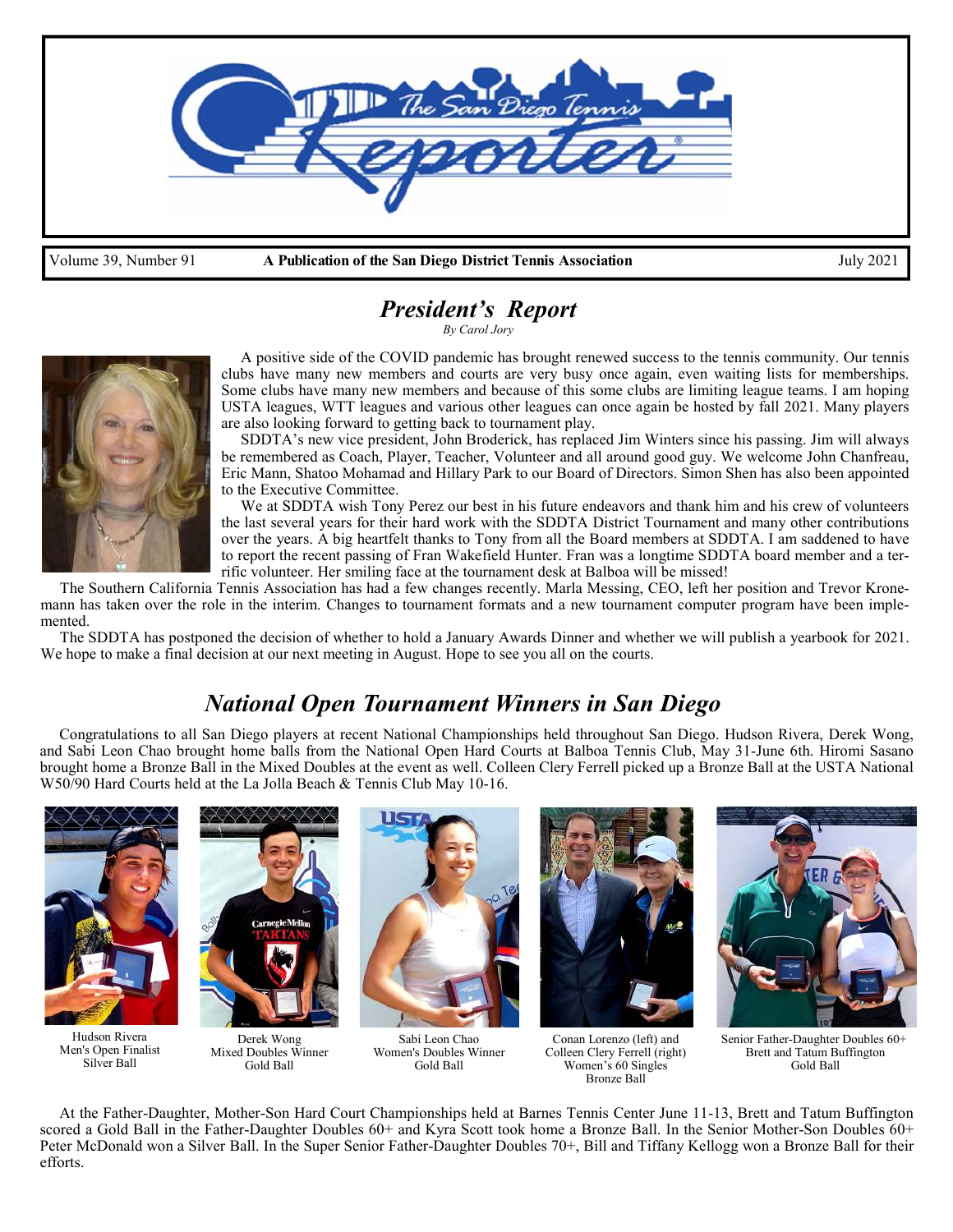# *USTA League Tennis*

*By Randie Lettington* 

 Congratulations to our first completed season in the COVID era! Clubs, captains and players navigated the protocols to play safe tennis. USTA will be hosting the first large scale Sectionals event in Orange County in July for the Adult 18 and Over league. The Mixed Doubles and 55 and Over Doubles events will take place in September. Sectionals brings the top finishing teams from each of the 13 areas in Southern California together to complete for the opportunity to advance to USTA Nationals representing the best of So Cal. Good luck to all of our great teams and thanks to our hardworking league captains!

• Fall USTA Leagues will be registering in early August.

So Cal Doubles: Men's and Women's teams 3 lines of

Doubles play at NTRP levels (3.0W, 3.5, 4.0, 4.5 and Open levels)

• Mixed Doubles 55 and Over: 3 lines of Mixed at combined NTRP levels (7.0, 8.0 and 9.0)

 Tri-Level Mixed Doubles 18 and Over: 3 lines of Mixed with a different level on each line.

 One Singles Flex League: arrange competitive matches when it's convenient to play.

Please visit www.sandiegotennis.com for more details.

# **USTA Adult 18 and over League (Spring)**

**San Diego Local League Winners**  Men's 3.5 Coronado Tennis Center - Mike Kamas Men's 4.0 Mountain View - Anthony Reyes Men's 5.0 Fearhand - Ronald Kao Women's 2.5 Coronado Tennis Center - Kelly Mineo (Nat'l Team) Women's 3.0 Barnes/ Balboa - Hillary Halttunen Women's 3.5 WD Mtn View Ace Breakers - Liz Louis Women's 3.5 WE Mtn View Ball Busters - Angie Crawford Women's 4.0 Coronado TC - Elsie Hammond Women's 4.5 Barnes TC - Kellie Jaquez Women's 5.0 Team SD - Cami Gill One Singles Winners: Michael Kamas (3.5), Tommy West (4.0), Angie Crawford (3.5), Zoe Latham (4.0) **North County San Diego Local League Winners** Men's 3.5 Kit Carson Park - Mark Warren Men's 4.0 Fairbanks Ranch CC - Andrew Dewey Men's 4.5 Lomas Santa Fe CC - Kie Wilcox Men's 5.0 Da Boys - Mike Burzinski Women's 3.0 CTA@RA - Karyl Oldenburg Women's 3.5 WD La Costa Resort - Dee Dee Zielinski Women's 3.5WE RB Swim & Tennis - Joy Madden (Local League) Women's 4.0 WD Carmel Valley TC - Kellie Doyle Women's 4.0 WE RB Community TC - Rene Carmichael Women's 4.5 Carmel Valley TC - Shelley Goodson Women's 5.0 Overserved - Tina Giubilato One Singles Winners: Alexis Toda (3.5), Erwan Martin (4.0), Heather Lemon (3.0), Julie Gomez (3.5), Tisha Carney (4.0)

#### **USTA 55 and over Adult Doubles League (Summer) San Diego Local League Winners**

Women's 7.0 Peninsula TC - Ruth Hoffman Women's 8.0 Barnes (Balboa) TC - Suzanne Lindemann Women's 9.0 Barnes (Balboa) TC - Sue Sprague **North County San Diego Local League Winners**  Men's 9.0 Lomas Santa Fe CC - Kevin Pegels Women's 6.0 Morgan Run Resort - Sandra Sweat Women's 7.0 CTA @ Rancho Arbolitos - Vicky Benito Women's 8.0 Morgan Run Resort - Kristin Adams Women's 9.0 Carmel Valley Tennis - Kellie Jaquez

#### **USTA Mixed Doubles 40 and over League (Spring) San Diego Local League Winners**

7.0 Mountain View Mixed Nuts - Frances Simpson-Lang

8.0 El Toyon- Sherr Aquino - Ong

9.0 Pacific Beach Tennis Club - Hillary Park

**North County San Diego Local League Winners**

7.0 Kit Carson Park - Joanne Reyes - Brisbin

8.0 Morgan Run Resort - Laurie Dunn

9.0 UCRC-S&T - Janet Podney

## *San Diego Tournaments*

 This year has seen many changes to the tournament scene. Winter and spring saw a dearth of tournaments for our local players because of COVID-19. Finally, at the beginning of the summer season we are seeing more offerings.

 The new Serve Tennis USTA program that replaced TennisLink has been a learning curve for both players and tournament directors. It is difficult to navigate around and it is clear that constant "fixes" are necessary. Several tournaments have chosen not to renew their sanction this year. Moreover, some tournaments have new tournament directors. This has led to some problems with scheduling and seeding. The San Diego District has sent letters to all tournament directors offering help and has sent tournament evaluators to all tournaments that have new directors.

 The Tournament Evaluation Committee's purpose is to observe tournaments and their websites to give both positive and critical feedback to tournament directors, officials, and the District regarding the running of the tournaments according to USTA rules, standards set forth by the District's Sanctions and Scheduling Committee, and players' expectations. By providing this feedback, we hope to promote high standards for San Diego tournaments and increase participation by tennis players.

 As players ourselves, we value our players' tournament experience. On our website there is a short form for players to complete so we can improve tournaments in San Diego. Please give us your feedback—thank you!

www.sandiegotennis.com/tournament-evaluation

# *2021 College Scholarships Available!*

 Just a reminder that the San Diego District Tennis Association in conjunction with Angel Lopez has scholarship money (up to \$500 each) to give to college players who are permanent residents of San Diego. The Lopez scholarships are restricted (Latino players only) but otherwise the money is just waiting for someone to apply for it.

 Please note the due date of August 15. Last year we gave out five scholarships, (Anukriti Bhadada-UCSD, Amanda Letzring and Thelma Sepulveda-Pt. Loma Nazarene, Lindy Cornwall-Carnegie Mellon and Camila Nevarez-Biola U).

 Please encourage those eligible (anyone except those on a Division 1 team who are already receiving scholarships) to apply.

> For a copy of the form, go to www.sandiegotennis.com/programs.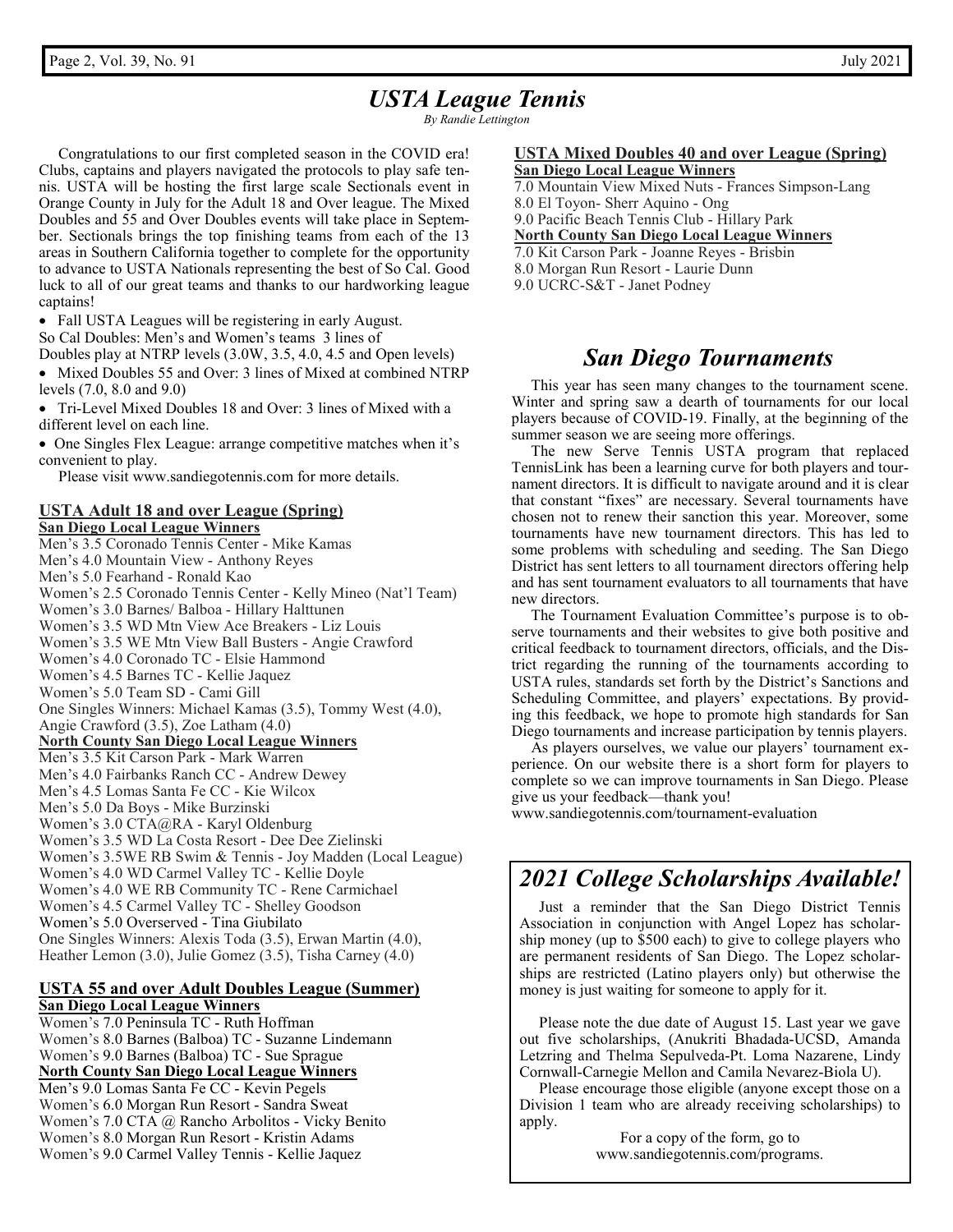### *San Diego Tennis Hall of Fame*

 Please mark your calendars as your presence is requested to attend the San Diego Tennis Hall of Fame Induction Ceremony. The event will take place on Saturday, August 28<sup>th</sup> at 4:00 p.m. at the Balboa Tennis Club (Morley Field) located at 2221 Morley Field Dr., San Diego, CA 92104. A complimentary reception will be provided on site immediately after the ceremony.

#### Inductees are:





**Cathie Anderson**  Senior Success

**Arnold & Esther Belinsky**  Philanthropy



**Larry Belinsky**  Senior Success, Community Service



**Geoff Griffin** Community Service, Teaching Pro



**Roz King** Senior Success

The selection committee consisted of John Broderick/Chair, David Jaehnig, Simon Shen, Jennifer Dawson, David Whitehead and Jim Kellogg. Special thanks to David who put together the bios for each inductee and conducted interviews with all five members of the 2021 class as part of his efforts. Thanks also to Jim Lackritz who efficiently facilitated each of the secret ballots throughout the process and will MC the event.

 Since 2006, the San Diego District Tennis Association has recognized individuals who left an indelible mark in San Diego's rich and abundant tennis history. Not only are they honored at the Induction Ceremony but a permanent display is located at the BTC Clubhouse that showcases memorabilia of the current year of inductees for the San Diego tennis community to enjoy and appreciate.

## *Survey of Factors Impacting Tournament Players*

*by Jim Lackritz* 

 The USTA is going to a nine-tiered tournament classification system and encouraging local tournaments to move from single elimination events to some alternative scoring formats to give players more play and bring more players to tournament tennis. As Chair of our Sanctions and Scheduling Committee (SSC), I wanted to gauge the interest of our local tennis community on some of these formats and other factors which impact tournament participation, and share this information with tournament directors (TDs) as they plan their tournaments.

 With the help of a colleague who specializes in Marketing Research, we designed a short survey to address these and other issues on tournament play which could be completed online in a few minutes. We ran the survey past the SSC members for their comments and make some final tweaks to it before posting it in February. If you have not seen the survey, it is available at https://sdsu.co1.qualtrics.com/ jfe/form/SV\_eFqxEMoWnVtbECq. We sent emails with the link to tournament players, league players, and club managers to get a broad representation of the San Diego tennis community on these issues.

We had more than 550 responses. There was an even split of players from public/private courts and clubs and people who played singles, doubles, or both. 80% of the respondents played at least one league per year, while just over half played at least one sanctioned tournament. About 60% were NTRP players.

 Cost of the entry fee, larger draws with stronger players, nice facilities and well-run tournaments were preferred factors in tournament play. With regard to alternative scoring formats, super tiebreaker instead of playing out the third set got mixed reactions, and no-ad scoring was not well-liked. Players want a feed-in back draw for those who lost their first match and there was support for tournaments completed in one week. There was also support for round-robin formats. Players were open to other player amenities rather than the traditional tee-shirt given at most tournaments. When asked to choose the single most important factor to play more tournaments, the top four selected were well-run tournament with player-friendly TD and staff, lower entry fees, feed-in back draw for firsts match losses, and nice club/ courts/amenities.

 As we move into post-COVID planning for tournament for the reminder of the year and look forward to 2022, we will work with TDs to look at new ways they can enhance the player experience and have successful tournaments. While this is just a summary of a far more complex survey, feel free to contact me at jimlackritz@hotmail.com for further questions. Wishing you wonderful summer and fall tennis as we ramp up our tournament and league seasons.